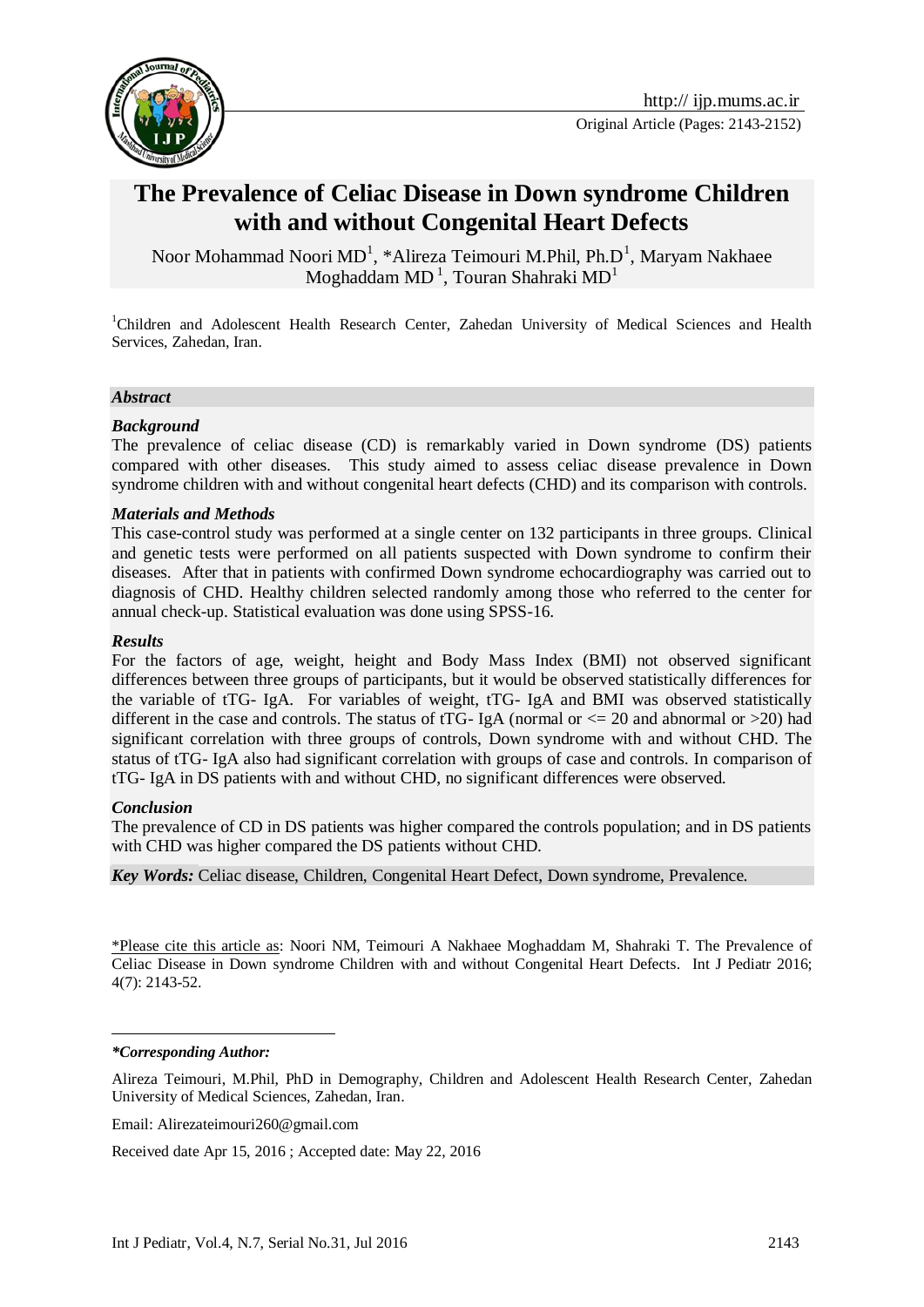### **1- INTRODUCTION**

Celiac disease (CD) is a systemic disorder of immune-mediated which is caused by dietary gluten habits in genetically susceptible persons. Gluten is a protein complex found in wheat, and barley. Celiac disease is characterized by a broad range of clinical presentations. It is a long term disease with a prevalence of 1- 2% in European population and affects 0.6 to 1.0%, around the world with a wide difference in western countries with unclear reason. The prevalence of CD has been reported of 0.3% in Germany and 2.4% in Finland with a wide range in each (1). Celiac disease is related with increasing of risk of both lymphoma and mortality (2) and recently is increasing in many developing regions such as North Africa (3) and the Middle East (4), because of strong changes in diet due to changes in wheat production and preparation and increased awareness of the disease. Accordance with many studies could be said that the prevalence of CD of women is higher about 1.5 to 2 folds than men  $(1)$ . In the last decades, CD was presumed to be rare because of low awareness and a low index of suspicion in Iran.

In Iranian population the major staple diet is wheat and barley production about 95% of the rural and 85% of the urban especially in the Southeastern area and according to information from the Iran Ministry of Agriculture, the per capita consumption of wheat by Iranian people is 160 kg per year, which seems much more than the world average and this will rank Iranian as one of the top wheat consuming populations in the world (5).

Nonetheless, CD was considered uncommon in Iran until a decade ago, but following the application of simple serological tests for diagnosis of CD in the Europe countries, several studies have been conducted on the prevalence of CD because of its importance(6).

The prevalence of CD are varied in different subgroups population and patients with various diseases so that this prevalence ranged from 0.5% among schizophrenia patients to 12% in patients with irritable bowel syndrome (IBS) (5).

Recent screening studies performed in the general population and at-risk groups in different geographical areas in Iran with a large consumption of wheat have shown that the prevalence of gluten sensitivity is similar to that of Western countries. However, there might be a different prevalence of CD between the Northern versus the Southern areas in Iran, because of higher level of wheat consumption in south (6). In India, celiac disease was mainly observed in the Northwestern part, where wheat was a staple food of the inhabitants (7), and in china, has been observed in children with chronic diarrhea (8). There is a high different in CD prevalence in patients with other diseases. Celiac disease increases among individuals who have affected in first-degree relative (10 to 15%), type I diabetes (3 to 16%), Hashimoto's thyroiditis (5%) or other autoimmune diseases (including autoimmune liver diseases, Sjogren's syndrome, and immunoglobulin A [IgA] nephropathy), Down's syndrome (0 to 19%) , Turner's syndrome (3%), and IgA deficiency  $(9\%)(1)$ .

Shahramian has reported that the prevalence of CD in diseases of thalassemia (11.5%) were versus controls (3.5%), and CHD 18.41% versus controls (7.35%) (9, 10). Down syndrome (DS) is the most common chromosomal disorder and occurs in approximately 1 out of every 800 livebirths (or 12.8 per 10,000 livebirths) in the United States (1, 11). Children with DS have typical dysmorphic features and cognitive impairment. They are known to be shorter than their normal counterparts and may suffer a multitude of debilitating problems, including congenital heart disease, gastrointestinal anomalies,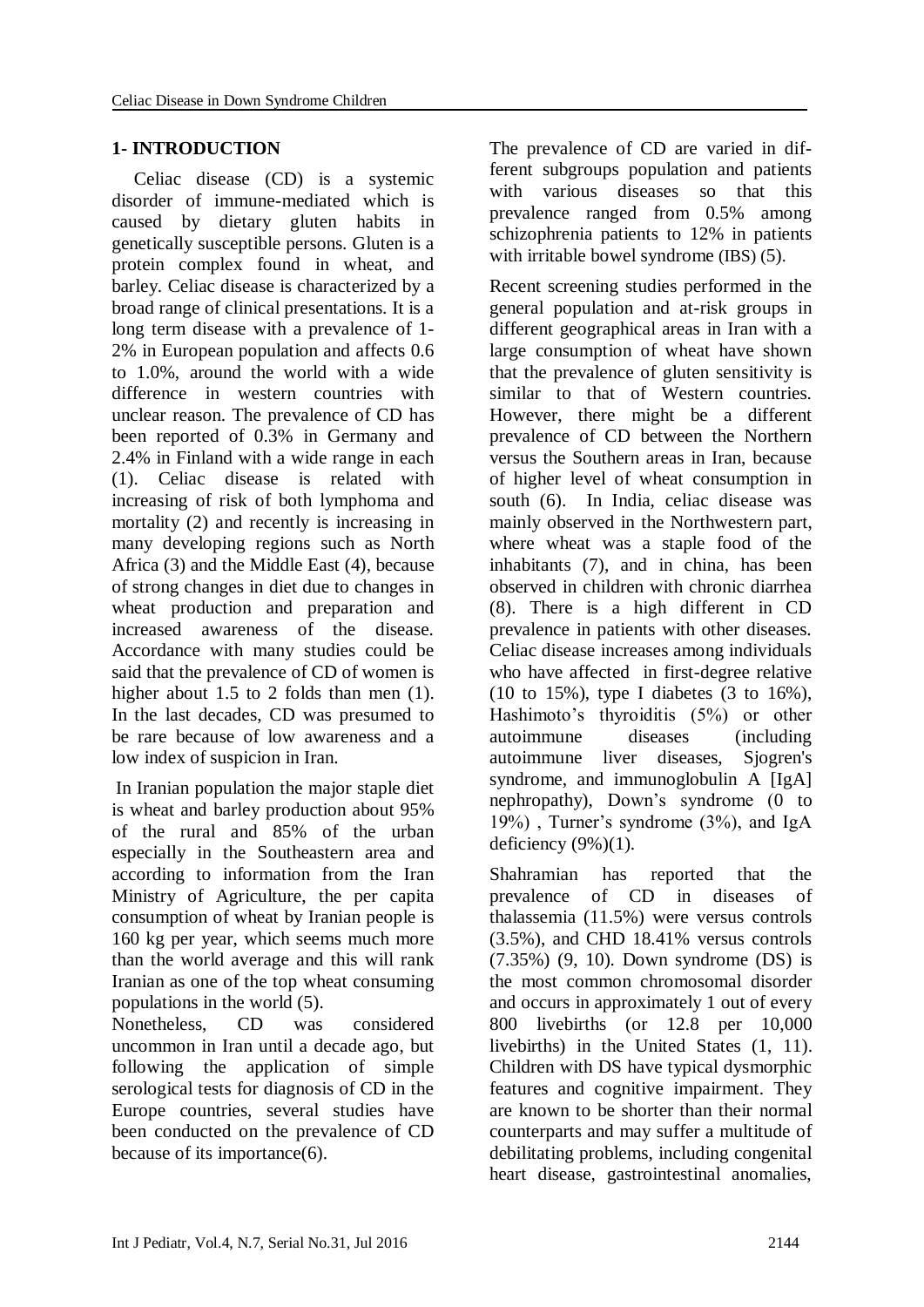leukemia, Alzheimer's disease, immune dysfunction, hypothyroidism, diabetes mellitus, and vision and hearing problems (1, 11). Celiac disease is characterized by delayed psychomotor development and accounts for 8% of all registered cases of congenital anomalies (11, 12). Recent decades have seen a substantial increase in the life expectancy of children with DS. This has been due in majority to the successful early surgical treatment of congenital heart disease (13) and the improvement of treatment of congenital anomalies of the gastrointestinal tract (14). Preventive health care programs for these children also have contributed to improved overall outcome and quality of life (15). In approximate, many countries do not have national guidelines for CD screening in DS or DS patients with CHD.

Patients with DS are advised to have high awareness and refer to do a serology test for CD in regards to the presence of clinical features (16). Multiple comorbidities can compromise quality of life for individuals with DS. Prevalent conditions in children with DS include dysmorphic features of the head and neck, congenital heart defects, gastrointestinal defects, celiac disease, seizures, hematologic disorders, thyroid disease, intellectual disability, emotional and behavioral disorders and autism (17). This study was originally designed to identify the prevalence of CD in DS patients with and without CHD and comparison with controls in the city of Zahedan, the province of Sistan and Baluchestan, Iran.

# **2- MATERIALS AND METHODS**

### **2-1. Study Design and Population**

 This case-control study was performed in Zahedan University of Medical Sciences' (ZaUMS) hospitals located in the city of Zahedan, South East of Iran, with collaboration of gastroenterology and cardiology clinics. The study conducted on 132 participants with the distribution of 88, 24 and 20 for control, Down syndrome with CHD and Down syndrome without CHD patients respectively.

All Down syndrome patients who have had referred to Ali Asghar and Ali-ebne-Abitalib hospitals of ZaUMS, from Jan 2014 to Dec 2015 entered to the study. Among these 44 DS patients, 24 had CHD. Healthy children selected randomly among those who referred to the centers for annual check-up. The participant's age was ranged from 1 to 18 years.

# **2-2. Methods**

Clinical and genetic tests were performed on all patients suspected with Down syndrome to confirm their diseases. After that in patients with confirmed Down syndrome echocardiography was carried out to diagnose CHD.

### **2-3. Measuring tests**

Children over 2 years old were weighted using RASA Mark made in Islamic Republic of Iran by an error level of 100 gr, while those under 2 years old were weighted by MIKA Mark recumbent weighting scale made in Japan by an error level of 10 gr. In addition, the heights of under 2-year-old children were measured in the recumbent position by using a flat wooden calibration table, while that of the children above 2 years old were measured in the standing position with a scale ruler (10). Body mass index (BMI) was calculated in dividing a person's weight in kilograms by the square of height in meters and categorized in three main groups of underweight  $(\langle 18.5)$ , healthy (18.5-25) and Overweight (>25) (18).

Venipuncture conditions were similar for all samples using sterile catheters in blue color made of Supa factory. Venipuncture site sterilized by cotton soaked with 70% alcohol. Three ml blood was taken from the children that were in fast at 8:00 am in the position of supine by fixed and skillful nurse in each center from hand's vein.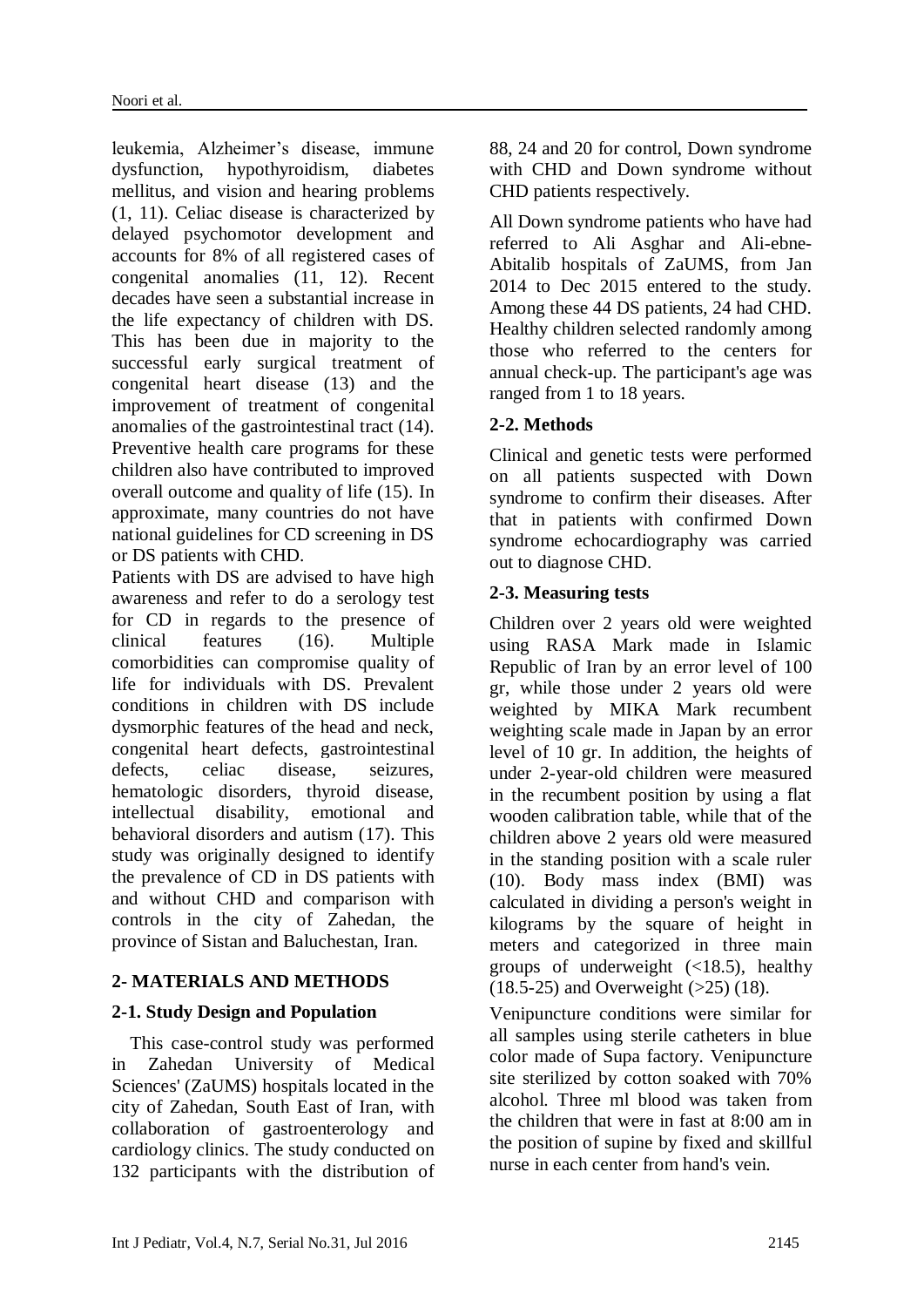Samples were centrifuged and separated serum was kept in a -70°C. Then the samples were transported to the biochemistry laboratory, University of Medical Sciences, Zahedan under the cold chain compliance. Finally, 250 microns of the isolated serum of these samples were used for serologic tests with recombinant ELISA to measure tissue transglutaminase *(*tTG*)-* IgA. Normal limit of tTG- IgA was 20 U/ml (19).

### **2-4. Exclusion criteria**

Exclusion criteria were IgA deficiency, history of digestive diseases, endocrine, metabolic disorders, iron deficiency, kidney disease and fever**.**

# **2-5. Ethical considerations**

Informed consent was obtained from the parents of all participants before inclusion in the study. The investigation approved by the Research Deputy'(RD) ethics committee of the ZaUMS.

# **2-6. Data analyses**

Statistical evaluation was done using SPSS 16.0 for Windows (SPSS Inc., Chicago, IL, USA). The Kolmogorov-Smirnov test was used for variables normality. Permanent variables were described as mean  $\pm$  standard deviation (SD) or median (interquartile range), and nominal variables were expressed as number of patients and percentages. To compare the groups, data analysis was performed using non parametric Mann-Whitney U, Kruskal-Wallis test and crosstabs contingency coefficient. Significance level of P<0.05 was considered.

### **3- RESULTS**

The present study conducted on 132 participants with distribution of 88, 24 and 20 of control, down with CHD and down without CHD respectively. In the other view could be divided in control and case groups with 88 and 44 participants respectively. The sex ratio of participants was 54(40.9%) and 78(59.1%). Out of 88 participants in the control group, 48.9% were males when the trends of male distribution for down patients with CHD and down patients without CHD were 33.3% and 15% respectively. Accordance with one-sample Kolmogorov–Smirnov test (K–S test or KS test), all study variables had not normal distribution (P<0.05). Means age of participants were  $7.19 \pm 3.04$ ,  $7.854 \pm 4.432$  and  $7.30$ ±3.891 for control, down with CHD and down without CHD respectively.

**Table.1** showed the results of Kruskal-Wallis test for main variables of the study. For the variables of age  $(P=0.817)$ , weight  $(P=0.086)$ , height  $(P=0.177)$  and BMI (P=0.086), not observed significant differences between groups of participants, but it was observed statistically differences for the variable of tTG- IgA ( $P = 0.000$ ).

**Table.2** showed the results of Mann-Whitney U test for the main variables of the study. The table revealed that the values of the variables of weight (Mann-Whitney U=  $1530.5$ , P= 0.050), tTG- IgA (Mann-Whitney U=  $1090$ , P=  $0.000$ ), and BMI (Mann-Whitney U=  $1530.5$ , P<0.05) were statistically different in the case and controls.

**Table.3** showed the results of correlation between tTG- IgA status (normal or  $\leq$  20 and abnormal or >20) and groups of participants, case-control, gender and BMI. The frequency distribution of participants in different status of tTG- IgA were different significantly and showed an association between 3-groups- participants namely control, down with CHD and down without CHD (Contingency Coefficient= 0.332, P=0.000) two groups participant (Contingency Coefficient= 0.331, P= 0.000) and gender (Contingency Coefficient =  $0.264$ , P=  $0.004$ ).

**Table.4** showed the results of no significant correlation between tTG- IgA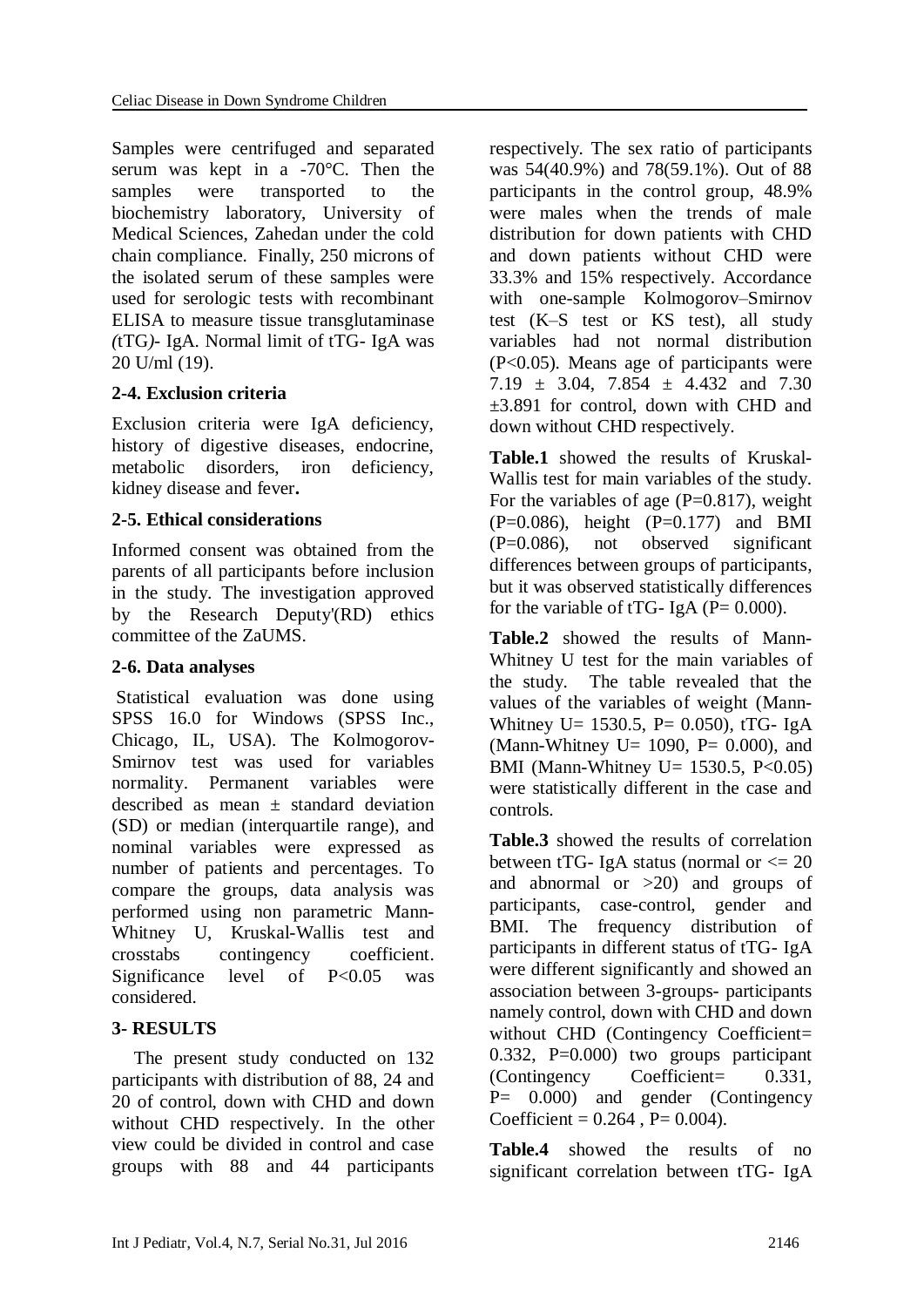status and some categorical variables in the study for the patients. The frequency distribution of patients (with and without CHD) in different status of tTG- IgA showed no significant association of status of tTG- IgA with groups of patients, gender and the level of BMI ( $P > 0.05$ ).

| Variables  | Groups           | N   | Mean   | <b>SD</b> | Mean<br>Rank | Chi-square | P-value |
|------------|------------------|-----|--------|-----------|--------------|------------|---------|
|            | Control          | 88  | 7.119  | 3.0400    | 65.43        |            | 0.817   |
| Age        | Down with CHD    | 24  | 7.854  | 4.4318    | 70.96        | 0.405      |         |
| (year)     | Down without CHD | 20  | 7.300  | 3.8913    | 65.88        |            |         |
|            | Total            | 132 | 7.280  | 3.4438    |              |            |         |
|            | Control          | 88  | 22.495 | 8.9277    | 71.11        |            |         |
| Weight     | Down with CHD    | 24  | 17.583 | 8.1075    | 51.85        | 4.906      | 0.086   |
| (kg)       | Down without CHD | 20  | 20.150 | 7.5221    | 63.80        |            |         |
|            | Total            | 132 | 21.247 | 8.7390    |              |            |         |
|            | Control          | 88  | 115.03 | 15.379    | 70.79        |            | 0.177   |
| Height     | Down with CHD    | 24  | 106.08 | 20.100    | 55.98        |            |         |
| (cm)       | Down without CHD | 20  | 108.50 | 17.969    | 60.25        | 3.463      |         |
|            | Total            | 132 | 112.42 | 17.004    |              |            |         |
|            | Control          | 88  | 12.622 | 32.3772   | 19.729       |            | 0.000   |
| $tTG- IgA$ | Down with CHD    | 24  | 56.587 | 85.1993   | 94.88        | 19.729     |         |
| (U/ml)     | Down without CHD | 20  | 14.505 | 21.7058   | 74.75        |            |         |
|            | Total            | 132 | 20.901 | 48.2140   |              |            |         |
| <b>BMI</b> | Control          | 88  | 22.495 | 8.9276    | 71.11        |            |         |
|            | Down with CHD    | 24  | 17.583 | 8.1075    | 51.85        |            |         |
|            | Down without CHD | 20  | 20.150 | 7.5220    | 63.80        | 4.906      | 0.086   |
|            | Total            | 132 | 21.247 | 8.7389    |              |            |         |

 **Table-1**: Differences of anthropometric indices, age and tTG- IgA in participants who belonged to the different groups

**Table-2:** Differences of anthropometric indices, age and tTG- IgA in case and controls

|            |         |    |         |                 |       |         | Mann-        |          |
|------------|---------|----|---------|-----------------|-------|---------|--------------|----------|
|            |         |    |         |                 | Mean  | Sum of  | Whitney      |          |
| Variables  | Groups  | N  | Mean    | SD <sub>1</sub> | Rank  | Ranks   | $\mathbf{U}$ | P- value |
| Age        | Control | 88 | 7.119   | 3.0400          | 65.43 | 5757.50 | 1841.5       |          |
| (year)     | Case    | 44 | 7.602   | 4.1562          | 68.65 | 3020.50 |              | 0.646    |
| Weight     | Control | 88 | 22.495  | 8.9277          | 71.11 | 6257.50 | 1530.5       |          |
| (kg)       | Case    | 44 | 18.750  | 7.8633          | 57.28 | 2520.50 |              | 0.050    |
| Height     | Control | 88 | 115.03  | 15.379          | 70.79 | 6229.50 | 1558.5       |          |
| (cm)       | Case    | 44 | 107.18  | 18.980          | 57.92 | 2548.50 |              | 0.068    |
| $tTG-IgA$  | Control | 88 | 12.6227 | 32.37729        | 56.89 | 5006.00 | 1090         |          |
| (U/ml)     | Case    | 44 | 37.4591 | 67.38066        | 85.73 | 3772.00 |              | 0.000    |
| <b>BMI</b> | Control | 88 | 22.4955 | 8.92768         | 71.11 | 6257.50 | 1530.5       |          |
|            | Case    | 44 | 18.7500 | 7.86329         | 57.28 | 2520.50 |              | 0.050    |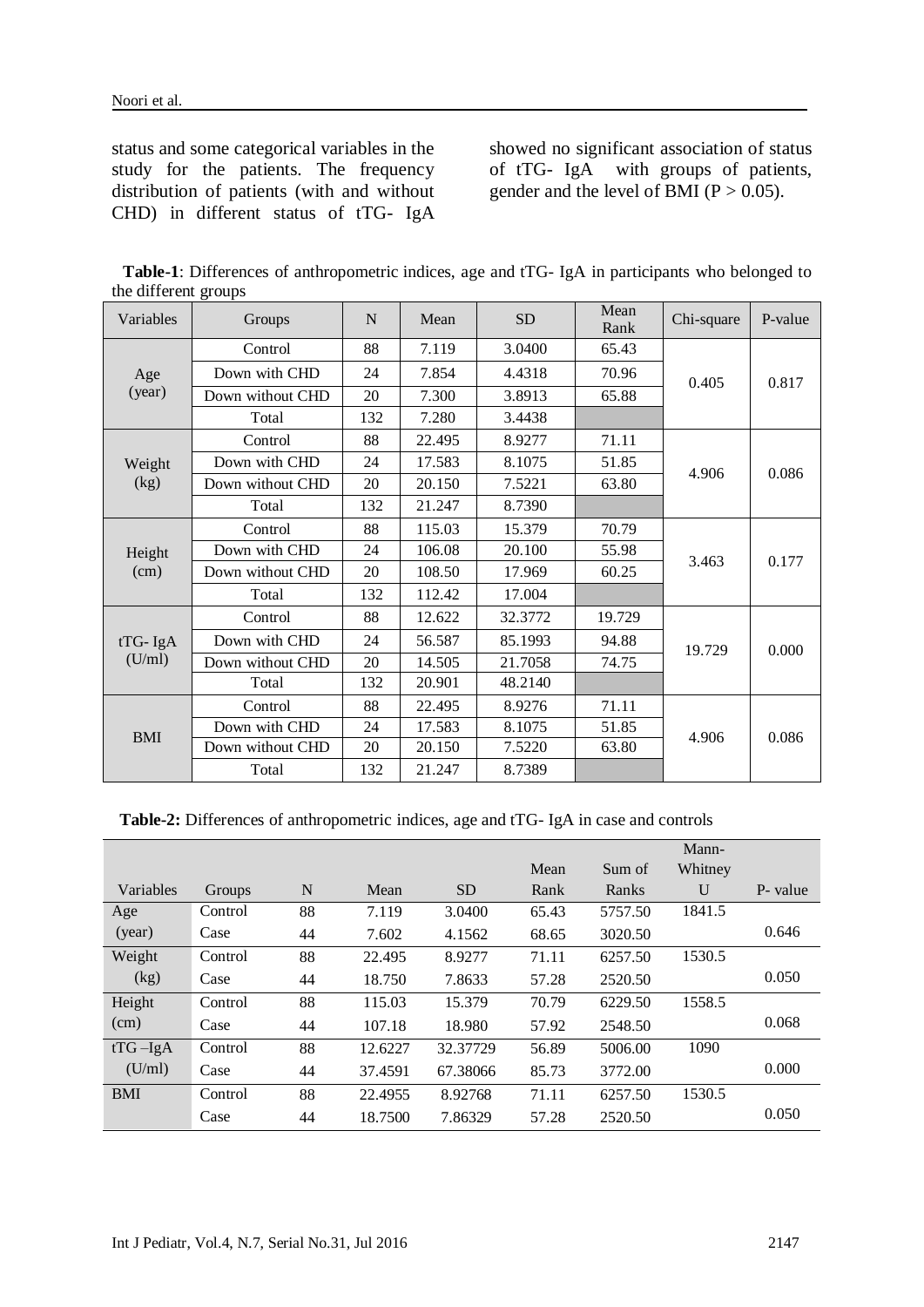|              | Categorize                | tTG-IgA           |                       |                     |       | Contingency |         |
|--------------|---------------------------|-------------------|-----------------------|---------------------|-------|-------------|---------|
| Variables    |                           | <b>Statistics</b> | $\leq=20$<br>(Normal) | $>20$<br>(Abnormal) | Total | Coefficient | P-value |
|              | Control                   | $\mathbf n$       | 83                    | 5                   | 88    |             | 0.000   |
|              |                           | $\%$              | 94.3                  | 5.7                 | 100.0 |             |         |
|              | Down with CHD             | n                 | 16                    | 8                   | 24    |             |         |
| Groups of    |                           | %                 | 66.7                  | 33.3                | 100.0 |             |         |
| participants | Down without CHD          | $\mathbf n$       | 14                    | 6                   | 20    | 0.332       |         |
|              |                           | $\%$              | 70.0                  | 30.0                | 100.0 |             |         |
|              |                           | $\mathbf n$       | 113                   | 19                  | 132   |             |         |
|              | Total                     | %                 | 85.6                  | 14.4                | 100.0 |             |         |
|              |                           | $\mathbf n$       | 83                    | 5                   | 88    |             | 0.000   |
|              | Control                   | %                 | 94.3                  | 5.7                 | 100.0 | 0.331       |         |
| Case-        | Case                      | $\mathbf n$       | 30                    | 14                  | 44    |             |         |
| control      |                           | $\%$              | 68.2                  | 31.8                | 100.0 |             |         |
|              | Total                     | $\mathbf n$       | 113                   | 19                  | 132   |             |         |
|              |                           | $\%$              | 85.6                  | 14.4                | 100.0 |             |         |
|              | Male                      | $\mathbf n$       | 52                    | $\overline{2}$      | 54    |             | 0.004   |
|              |                           | $\%$              | 96.3                  | 3.7                 | 100.0 |             |         |
| Gender       | Female                    | $\mathbf n$       | 61                    | 17                  | 78    | 0.264       |         |
|              |                           | %                 | 78.2                  | 21.8                | 100.0 |             |         |
|              | Total                     | $\mathbf n$       | 113                   | 19                  | 132   |             |         |
|              |                           | $\%$              | 85.6                  | 14.4                | 100.0 |             |         |
|              | underweight $(\leq 18.5)$ | $\mathbf n$       | 46                    | $\overline{7}$      | 53    |             |         |
|              |                           | $\%$              | 86.8                  | 13.2                | 100.0 |             |         |
| <b>BMI</b>   | healthy $(18.5-25)$       | $\mathbf n$       | 31                    | 6                   | 37    |             |         |
|              |                           | $\%$              | 83.8                  | 16.2                | 100.0 | 0.035       |         |
|              |                           | $\mathbf n$       | 36                    | 6                   | 42    |             | 0.923   |
|              | Overweight $(>25)$        | $\%$              | 85.7                  | 14.3                | 100.0 |             |         |
|              |                           | $\mathbf n$       | 113                   | 19                  | 132   |             |         |
|              | Total                     | $\%$              | 85.6                  | 14.4                | 100.0 |             |         |

**Table-3**: The correlation of tTG- IgA status with groups of participants, case-control, gender and BMI

| <b>Table-4</b> : The correlation between tTG IgA status and groups of patients (DS with and without CHD), |  |  |  |
|-----------------------------------------------------------------------------------------------------------|--|--|--|
| gender and BMI                                                                                            |  |  |  |

|                       | Categorize statistics |                   |           | $tTG- IgA$ | Contingency |             |         |
|-----------------------|-----------------------|-------------------|-----------|------------|-------------|-------------|---------|
| Variables             |                       | <b>Statistics</b> | $\leq$ 20 | >20        | total       | Coefficient | P-value |
|                       |                       |                   | (Normal)  | (Abnormal) |             |             |         |
| Groups of<br>patients | Down with CHD         | n                 | 16        | 8          | 24          |             |         |
|                       |                       | $\%$              | 66.7      | 33.3       | 100.        | 0.036       |         |
|                       | Down without CHD      | n                 | 14        | 6          | 20          |             |         |
|                       |                       | $\%$              | 70        | 30         | 100         |             | 0.813   |
|                       | Total                 | n                 | 30        | 14         | 44          |             |         |
|                       |                       | $\%$              | 68.2      | 31.8       | 100         |             |         |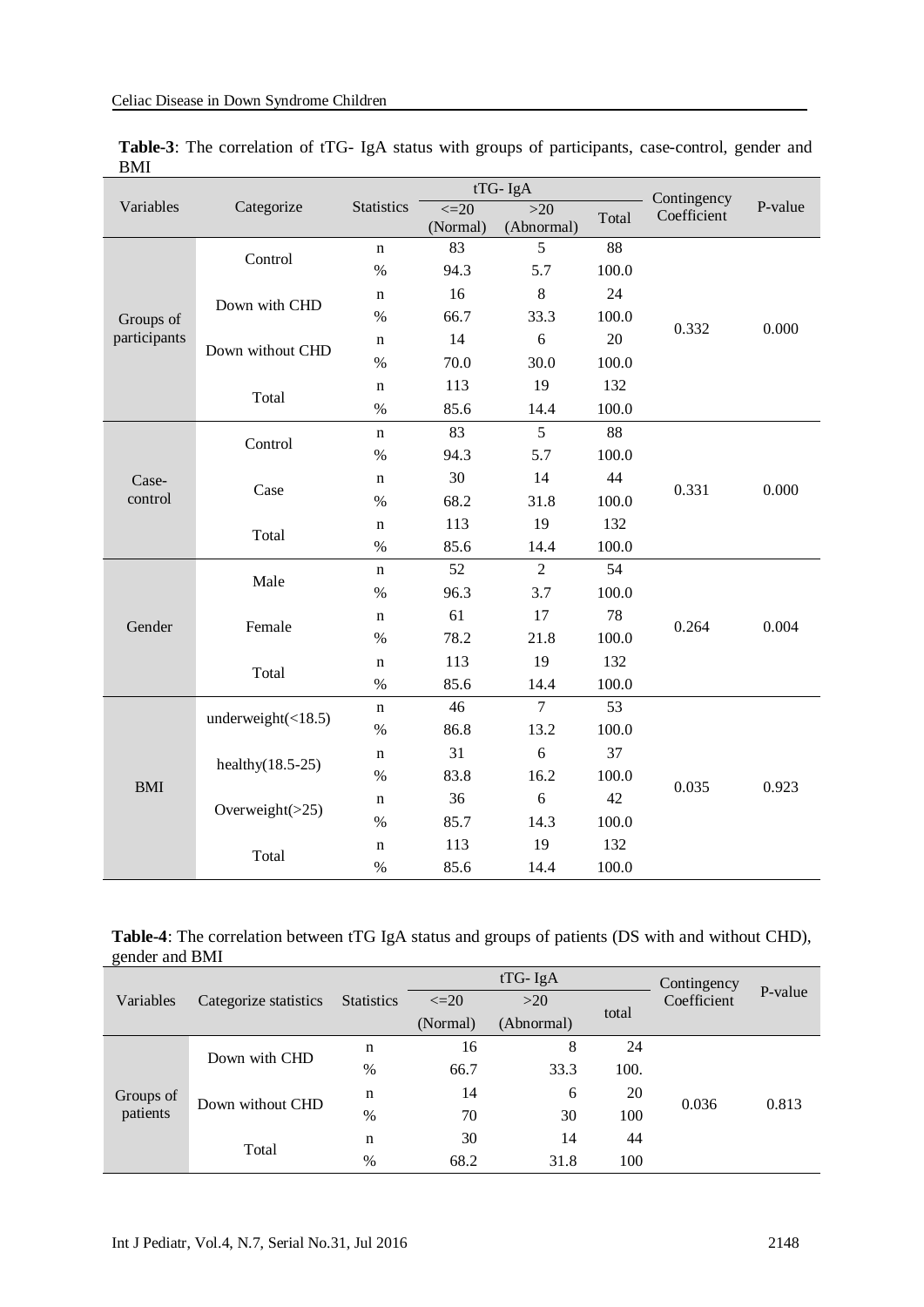| Noori et al. |  |
|--------------|--|
|              |  |

|            |             | $\mathbf n$ | 10   | 1    | 11    | 0.271 | 0.062 |
|------------|-------------|-------------|------|------|-------|-------|-------|
|            | Male        | %           | 90.9 | 9.1  | 100   |       |       |
|            | Female      | $\mathbf n$ | 20   | 13   | 33    |       |       |
| Gender     |             | %           | 60.6 | 39.4 | 100   |       |       |
|            |             | $\mathbf n$ | 30   | 14   | 44    |       |       |
|            | Total       | $\%$        | 68.2 | 31.8 | 100   |       |       |
| <b>BMI</b> | Underweight | $\mathbf n$ | 17   | 5    | 22    | 0.208 | 0.370 |
|            | (<18.5)     | %           | 77.3 | 22.7 | 100   |       |       |
|            | Healthy     | $\mathbf n$ | 3    | 3    | 6     |       |       |
|            | $(18.5-25)$ | $\%$        | 50.0 | 50.0 | 100.0 |       |       |
|            | Overweight  | $\mathbf n$ | 10   | 6    | 16    |       |       |
|            | (>25)       | $\%$        | 62.5 | 37.5 | 100.0 |       |       |
|            | Total       | $\mathbf n$ | 30   | 14   | 44    |       |       |
|            |             | $\%$        | 68.2 | 31.8 | 100   |       |       |

### **4- DISCUSSION**

 The results of the study showed that variables of age, weight, height and BMI had not significant differences in participants, but tTG- IgA had significant differences. Mean weight, mean tTG- IgA and mean BMI were different between case and controls. Serum tTG- IgA level for all participants in the case of control, DS with CHD and DS without CHD, in the case of patients and controls and gender had significant correlation.

More than half of our patients with Down syndrome had heart disease with the proportion of 54.55%. Several studies reported the prevalence of CD in general population who were under blood donor in various areas of Iran such as Shiraz (0.5%), Kerman (1.18%) and Sari (0.9%) (20); and abroad area such as North of India (0.32%), Africa (5%) (7), Germany (0.3% ) and Finland (2.4%).

We resulted the celiac prevalence of 5.7% in general population that was higher from all the regions. Also, the differences may are be due to higher age structure for blood donors for other studies and wheat dietary for our area. In a review study by Rostami Nejad reported that some of population groups with various diseases are most at risk in CD such as Chronic diarrhea (6.5-20%), Inflammatory bowel

disease (7.8%), Autoimmune hepatitis (3.6-10%), Type-1 diabetes mellitus (2.4%) and Iron deficiency anemia of unknown origin (14.6%) in children. This survey did not report any prevalence for Down syndrome and CHD (6).

Children with DS are at increasing risks for complications beyond usual childhood and are at high risk for many growth disorders such as celiac disease and hypothyroidism (21).

More recently, efforts have been made to evaluate the prevalence of CD in DS patients. Therefore, similarly with our findings related study has led to the conclusion that CD is significantly more frequent in DS patients than in the general population (22).

Korkmaz, Stordal, Roizen and Ciccocioppo operated different studies in different areas with the prevalence of 3- 18% of children with DS had CD (12, 23- 25). We resulted that the prevalence of CD in our DS patients was 31.8% compared with controls (5.7%). This showed that the prevalence of CD in our DS patients was much higher than mentioned results. It would be seemed that the increase was due to CHD for many DS patients and wheatdietary in our study.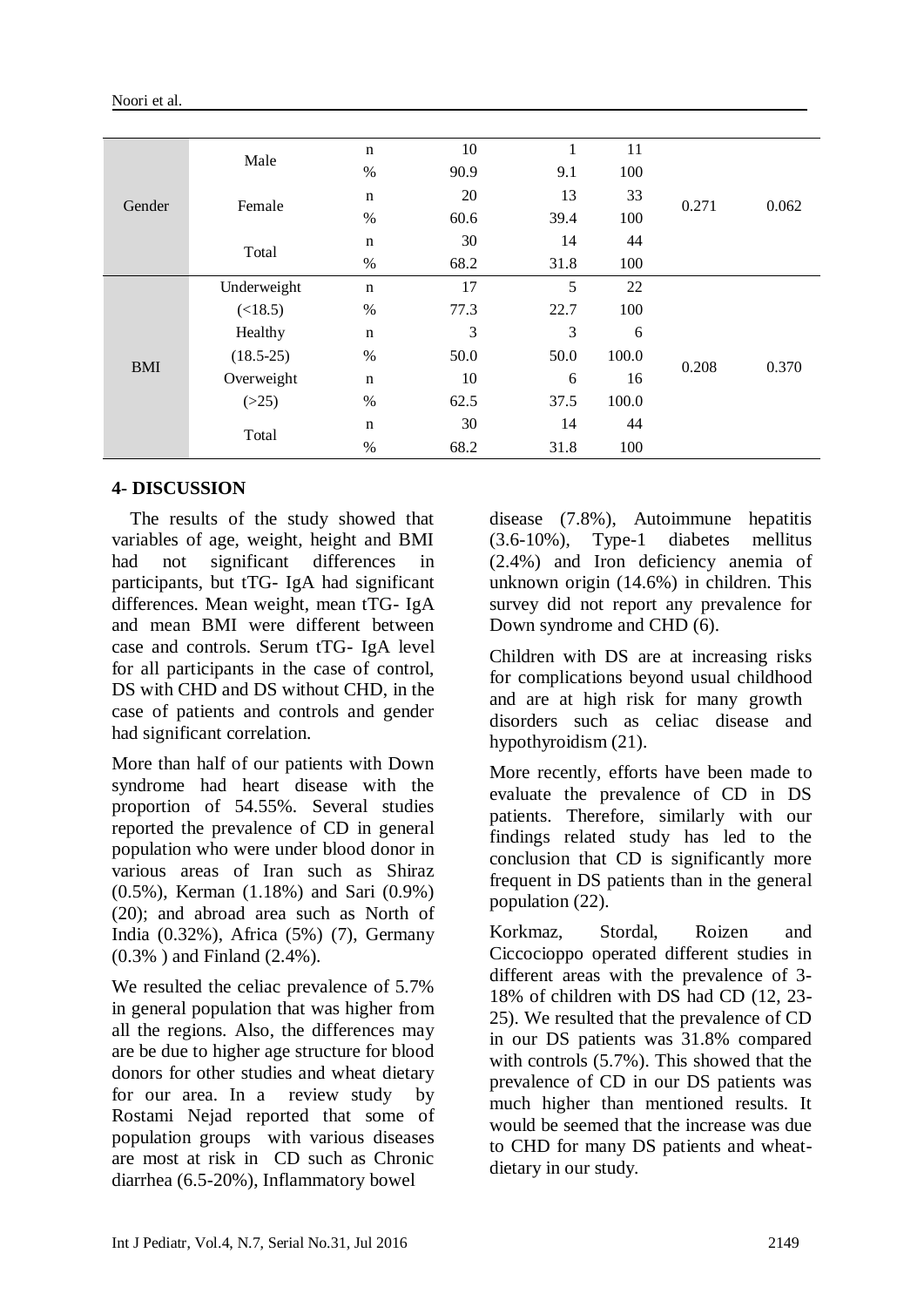In the present study the prevalence of heart diseases in DS patients resulted as 55% in which was similar with Roizen report that concluded 55% (26). In the Boskovic study various reports have been observed in cardiomyopathy association with celiac disease in childhood and a range of 1.9% to 5.8% were reported for prevalence of CD in patients with idiopathic dilated cardiomyopathy (27). Frustaci reported a greater prevalence than 4% of celiac in patients with myocarditis (28). Shahramian received to the conclusion of CD prevalence in CHD patients that was 2.5 times more than controls that is lower than our study (10). Our results of data analysis in three groups of participants ( control, DS with CHD and DS without CHD) found a higher prevalence of CD for DS patients with CHD compared with patients without CHD; and both types patients (DS with CHD and DS without CHD) had higher prevalence than controls significantly. Accordance with our results, the prevalence of CD in DS patients with CHD (33.3%) was a little higher but not significant than patients without CHD  $(30.0\%)$ .

In many studies have been suggested that CD associated with cardiomyopathy (left ventricular systolic and diastolic dysfunction). One of the possible suggestions is chronic malabsorption, which is frequent in CD that is a reason for nutritional deficits and leading to cardiomyopathy. The next suggestion could be intestinal absorption abnormalities that may be caused by infectious agents and antigens, which causes immune mechanisms that was could be a reason of myocardial damage. Sari reported that the cardiac involvement may be is the direct immune response that occurs both in the myocardium and small intestine and may be is a cause of myocardial damage and chronic malabsorption (29).

Body mass index is the best growth marker for all population even for its subgroup such as patients with DS, CD and CHD. In the present study we achieved that height and weight of healthy ones were similar in patients with Down syndrome and patients with DS and CHD. Slight difference was observed for weight in comparison of healthy group and DS patients regardless of CHD comorbidity. Aburawi, Afifi and Su reported that patients with DS had lower weight and height compared with controls (30-32). In compared with our findings, mean weight had similar results with three late studies.

### **4-1. Limitations of the study**

 The study was conducted in two years and within this duration 44 patients with DS diagnosed and the low number of patients was the limitation of the study.

### **5. CONCLUSION**

We tried to find the prevalence of celiac disease in Down syndrome patients along with congenital heart defect, and we found that the prevalence of celiac disease in Down syndrome patients was higher compared the controls population. Also, resulted that among Down syndrome patients those who had congenital heart defect were more in celiac disease at risk. Recommended that with regarding to high prevalence of celiac disease in Down syndrome patients, these patients screened for celiac disease with tTG- IgA speciallyin patients with congenital heart defect.

### **6- CONFLICT OF INTEREST:** None.

### **7- ACKNOWLEDGMENTS**

All authors would like to thank sincerely from all children parents for their warm participation.

### **8- REFERENCES**

1. Fasano A, Catassi C. Celiac disease. New England Journal of Medicine 2012; 367(25):2419-26.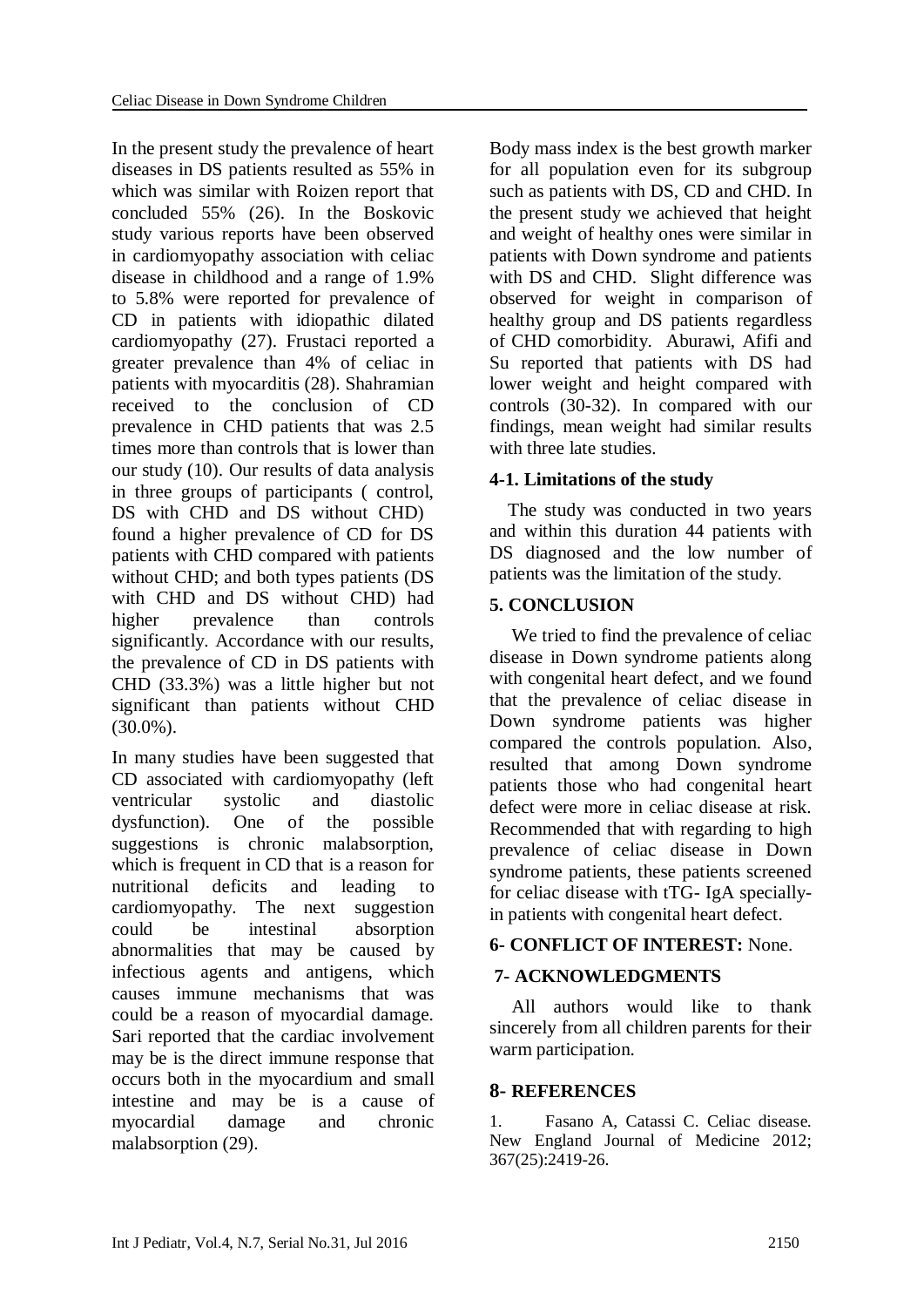2. Baecklund E, Smedby KE, Sutton LA, Askling J, Rosenquist R. Lymphoma development in patients with autoimmune and inflammatory disorders–what are the driving forces? InSeminars in cancer biology 2014; 24: 61-70.

3. Alarida K, Harown J, Ahmaida A, Marinelli L, Venturini C, Kodermaz G, Tozzoli R, Mandolesi A, Bearzi I, Catassi C. Coeliac disease in Libyan children: a screening study based on the rapid determination of antitransglutaminase antibodies. Digestive and Liver Disease 2011; 43(9):688-91.

4. Dalgic B, Sari S, Basturk B, Ensari A, Egritas O, Bukulmez A, Baris Z. Prevalence of celiac disease in healthy Turkish school children. The American journal of gastroenterology. 2011 Aug 1; 106(8):1512-7.

5. Yazdanshenas L, Moghadasi R, Yazdani S. A Model for the Wheat Market in Iran. International Journal of Agricultural Science and Research 2012; 2(2):49-55.

6. Nejad MR, Rostami K, Emami MH, Zali MR, Malekzadeh R. Epidemiology of celiac disease in Iran: a review. Middle East Journal of Digestive Diseases (MEJDD) 2011; 3(1):5-12.

7. Gupta R, Reddy DN, Makharia GK, Sood A, Ramakrishna BS, Yachha SK, Thapa BR, Banerjee R, Anuradha S, Dutta U, Puri AS. Indian task force for celiac disease: current status. World J Gastroenterol. 2009 Dec 28; 15(48):6028-33.

8. Wang XQ, Liu W, Mei H, Gao Y, Peng HM, Yuan L, Xu JJ. Celiac disease in children with diarrhea in 4 cities in China. Journal of pediatric gastroenterology and nutrition. 2011 Oct 1; 53(4):368-70.

9. Shahramian I, Dehghani SM, Haghighat M, Noori NM, Teimouri AR, Sharafi E, et al. Serologic evaluation of celiac disease in patients with beta thalassemia major and control. Gastroenterology and hepatology from bed to bench 2015; 8(2):153.

10. Shahramian I, Dehghani SM, Haghighat M, Noori NM, Teimouri A, Sharafi E, et al. Serological Evaluation of Celiac Disease in Children with Congenital Heart Defect; A Case Control Study. Middle East journal of digestive diseases 2015; 7(2):98.

11. Canfield MA, Honein MA, Yuskiv N, Xing J, Mai CT, Collins JS, Devine O, Petrini J, Ramadhani TA, Hobbs CA, Kirby RS. National estimates and race/ethnic‐specific variation of selected birth defects in the United States, 1999–2001. Birth Defects Research Part A: Clinical and Molecular Teratology 2006 Nov 1; 76(11):747-56.

12. Korkmaz HA, Dizdarer C, Ecevit CO. Hypocalcemic seizure in an adolescent with Down syndrome: A manifestation of unrecognized celiac disease. The Turkish journal of pediatrics 2014; 55:536-8.

13. Roizen NJ, Patterson D. Down's syndrome. The Lancet 2003; 361(9365):1281- 89.

14. Leonard S, Bower CK, Petterson B, Leonard H. Survival of infants born with Down's syndrome: 1980-96. Paediatric and perinatal epidemiology 2000; 14(2):163-71.

15. Frid C, Drott P, Lundell B, Rasmussen F, Annerén G. Mortality in Down's syndrome in relation to congenital malformations. Journal of Intellectual Disability Research 1999; 43(3):234-41.

16. Marild K, Stephansson O, Grahnquist L, Cnattingius S, Söderman G, Ludvigsson JF. Down syndrome is associated with elevated risk of celiac disease: a nationwide casecontrol study. The Journal of pediatrics 2013; 163(1):237-42.

17. Hoffmire CA, Magyar CI, Connolly HV, Fernandez ID, van Wijngaarden E. High prevalence of sleep disorders and associated comorbidities in a community sample of children with Down syndrome. Journal of clinical sleep medicine: JCSM: official publication of the American Academy of Sleep Medicine 2014; 0(4):411.

18. Onis MD, Onyango AW, Borghi E, Siyam A, Nishida C, Siekmann J. Development of a WHO growth reference for school-aged children and adolescents. Bulletin of the World health Organization 2007;85(9):660-7.

19. Vázquez H, de la Paz Temprano M, Sugai E, Scacchi SM, Souza C, Cisterna D, Smecuol E, Moreno ML, Longarini G, Mazure R, Bartellini MA. Prevalence of celiac disease and celiac autoimmunity in the Toba native